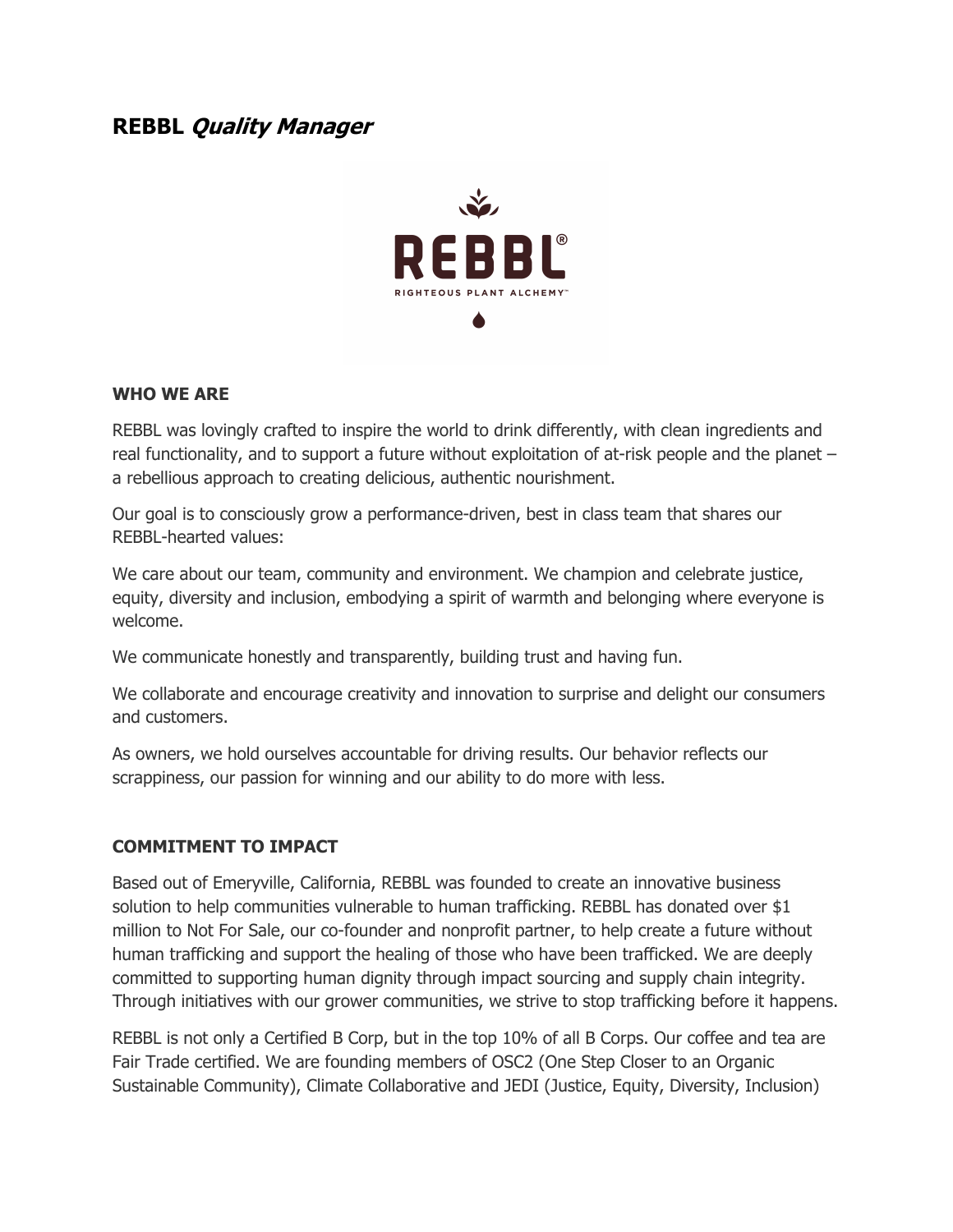Collaborative. For more information on REBBL's impact initiatives, see our Impact Report (2018) and documentary REBBL With A Cause.

# **POSITION**

As we continue to grow, we are seeking a **Quality Manager** to join our team in a full-time, long term role. This position will interact cross functionally with all key functions in the business R&D, Sales, Marketing and Finance and report to the SVP of Operations.

## **KEY ROLE RESPONSIBILITIES**

- Implement, monitor, and enforce Food Safety and Quality Assurance systems, policies, documentation, procedures, specifications, and standards internally and externally to maintain and improve practices
- Own the Contract Manufacturing Quality Team relationship support, improve performance, problem solve, manage CAPAs, implement corrective actions
- Own and improve product manufacturing quality and consistency by assessing finished product and driving process and product quality improvements
- Own and manage positive release program
- Monitor consumer complaints and be responsible for any food safety and quality issues. Assess trends and address quality issues to reduce complaint rate.
- Manage organic certification process and ingredient COAs
- Manage and streamline supplier documentation for quality and certification and retention
- Conduct annual Mock Recall, report, improve
- Deliver on Product Launch / Product Initiative responsibilities
- Modest travel required
- Other Duties as assigned

### **EDUCATION AND EXPERIENCE**

- Bachelor's Degree in a Quality, Food Science or Science-related field
- 3-5 years of QA leadership experience in a Food & Beverage environment (natural, plant-based industry preferred)
- Demonstrated experience in process improvement
- Previous contract manufacturing management experience desirable
- FDA, FSMA, HACCP, HARPC, GMP, PCQI, ISO, and SQF compliance and certification experience

### **WHO YOU ARE**

- Entrepreneurial: energized and invigorated in a fast-paced, dynamic organization and able to focus on getting the job done
- Ready & willing to roll up sleeves to tackle the projects that keep our business flowing